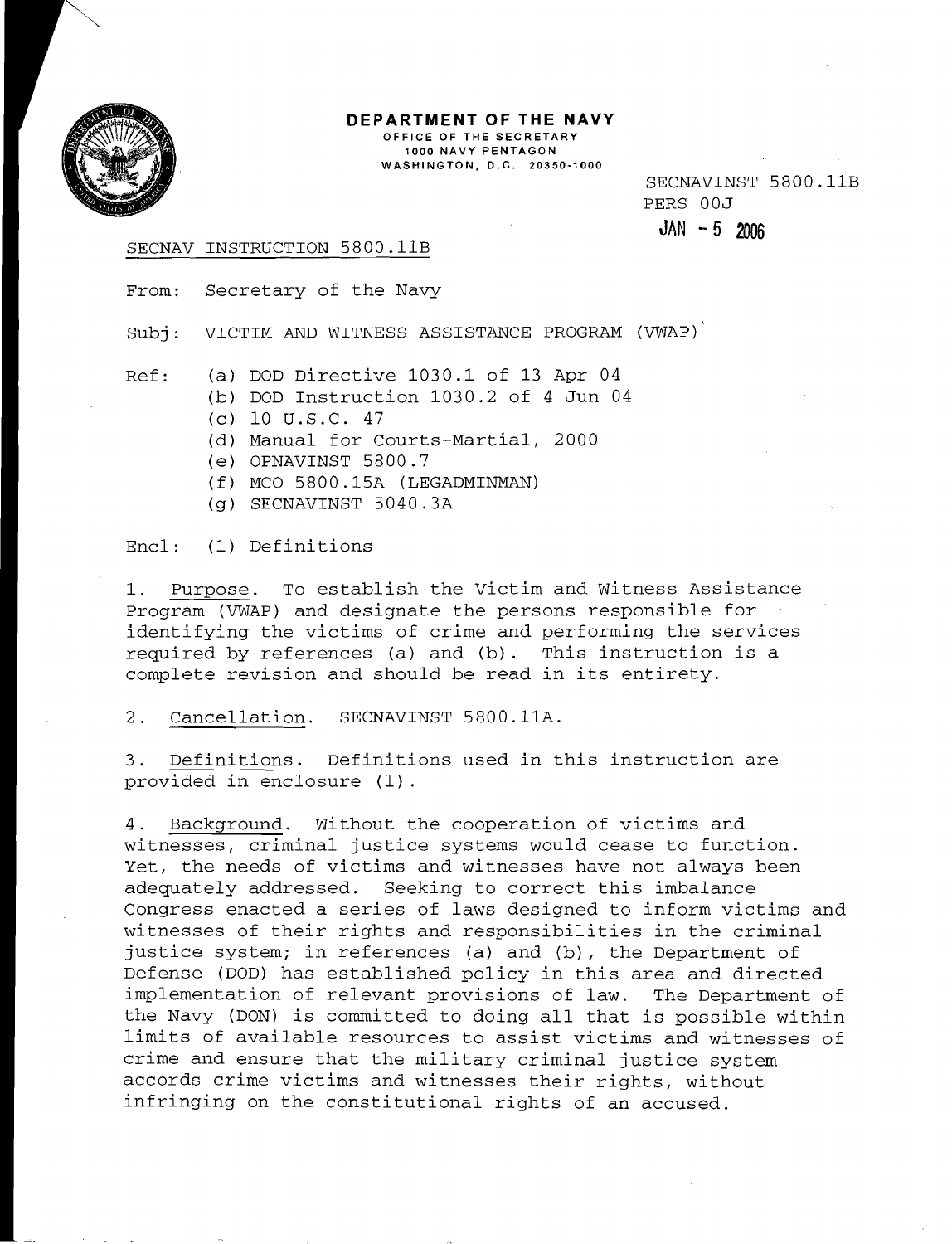5. Applicability. This instruction applies throughout the DON. It pertains to victims of offenses under reference *(c)* and to witnesses in proceedings under reference  $(d)$ . The provisions of this instruction are not limited to offenses prosecuted at courts-martial. Crime victims and witnesses do not forfeit their status when offenses are referred for non-judicial punishment or administrative separation processing. In overseas locations, this program is limited to victims and witnesses who are military members and their families, and DOD civilian employees and contractors and their family members.

6. Policy. The DON will treat all victims and witnesses with respect. All service members and DON employees will make their best effort to ensure that victims and witnesses of crimes are informed of their rights and provided assistance as appropriate. Particular attention should be paid victims of serious, violent crime, including child abuse, domestic violence, and sexual misconduct.

7. Limitation. This instruction is not intended to, and does not create any entitlement, cause of action, or defense in favor of any person arising out of the failure to accord to a victim or witness the assistance outlined in this instruction. No limitations are placed on the lawful prerogatives of the DON or its officials.

# 8. Responsibility

a. The Assistant Secretary of the Navy (Manpower and Reserve Affairs) (ASN (M&RA}) is responsible for overall policy and execution of the VWAP. Additionally, ASN (M&RA) shall:

(1) Submit annual consolidated Navy and Marine Corps reports using DD 2706, Annual Report on Victim and Witness Assistance, to the Under Secretary of Defense for Personnel and Readiness, Attention: Legal Policy Office, 400 Defense Pentagon, Washington, DC 20302-4000. Reports shall be submitted by 15 March for the preceding calendar year. Guidance for form submission is provided in reference (b).

(2) Establish and chair an interdisciplinary Victim and Witness Assistance council per reference (b). This Navy and Marine Corps council will coordinate the development of policy recommendations and the implementation of the VWAP.

2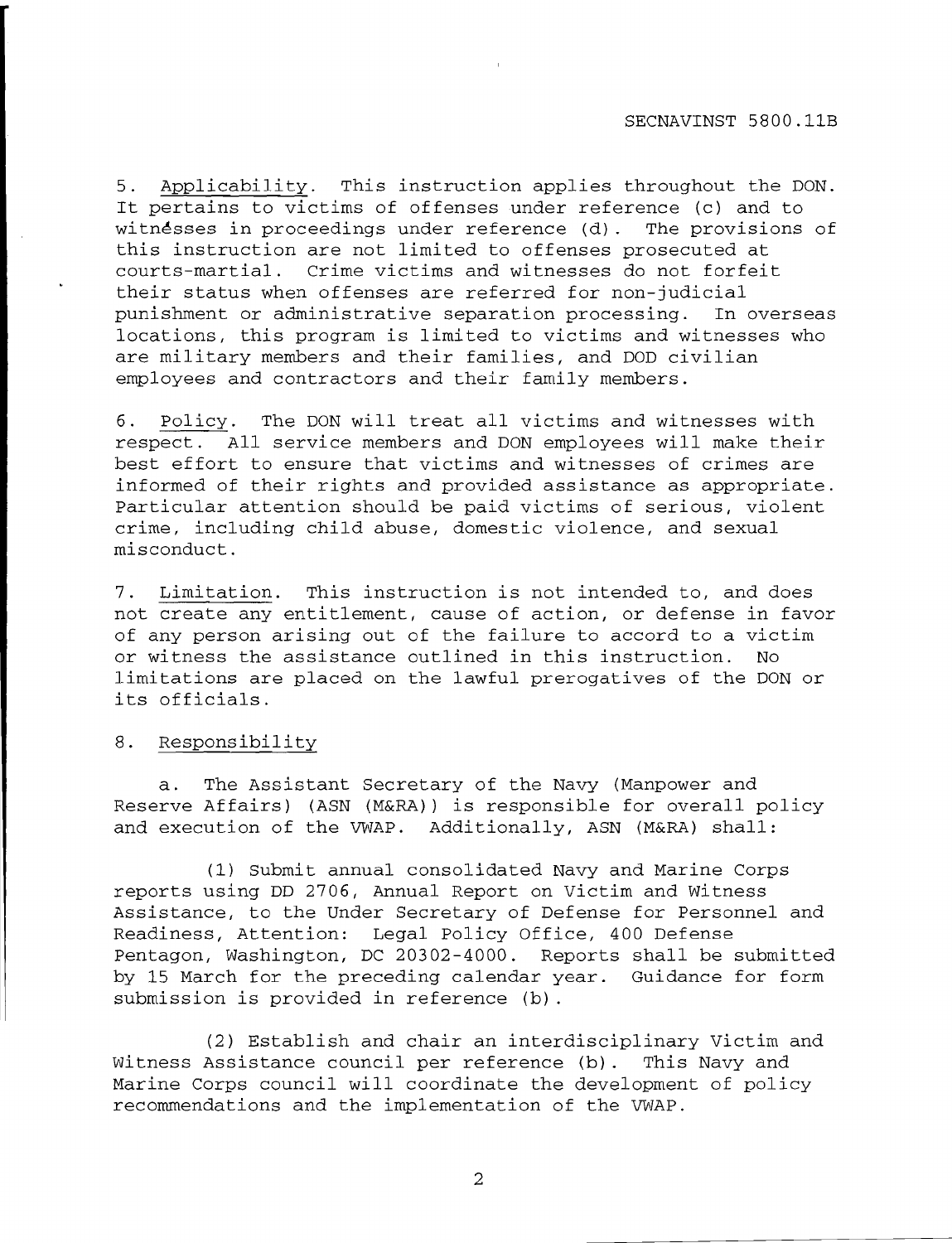SECNAVINST 5800.11B **JAN -** 5 2006

b. The Chief of Naval Operations (CNO) and the Commandant of the Marine Corps (CMC) are designated the "Component Responsible Official", as required by references (a) and (b), in references (e) and (f) respectively. References (e) and (f) establish procedures to ensure that local installation responsible officials provide the victim and witness services required by reference (b). Additionally, CNO and CMC shall:

(1) Develop and implement a VWAP using a multi disciplinary approach by victim and witness service providers, including law enforcement personnel, criminal investigators, chaplains, family advocacy personnel, medical personnel, Fleet and Family Service Center personnel, judge advocates, corrections personnel, and unit commanding officers (COs). All affected Navy and Marine Corps activities must comply with references (a) and (b).

 $(2)$  Ensure, to the extent practical, that each military installation establishes a Victim and Witness Assistance Council, and that an interdisciplinary approach is followed by the victim and witness service providers.

 $(3)$  Establish a training program to ensure the service providers listed in paragraph 8b(1) receive instruction to assist them in fulfilling their obligations under the DON VWAP.

 $(4)$  Appoint local responsible officials, as required under reference (b), who shall be responsible for ensuring that systems are in place at the installation level to provide victims and witnesses information on available benefits and services, assistance in obtaining those benefits, and other services as required by reference (b).

(5) Establish oversight procedures to ensure establishment of an integrated support system capable of providing services outlined in reference (b).

 $(6)$  Provide for the assignment of personnel in sufficient numbers to enable this program, and other programs designed to assist victims and witnesses, to be carried out effectively,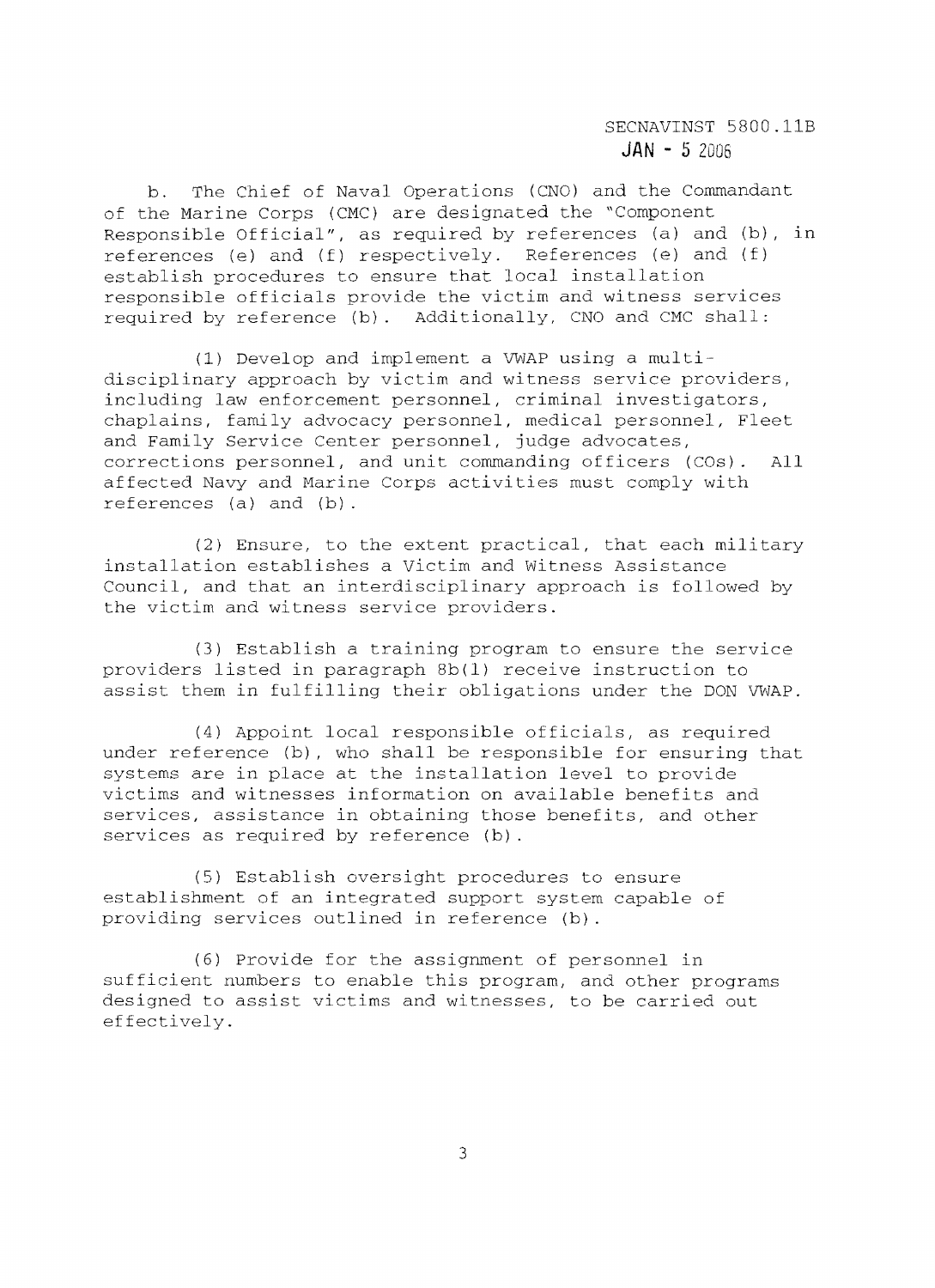(7) Ensure that the assistance provided to crime victims and witnesses is tracked and recorded to assist in preparing the annual reports described in paragraph 8(a) (1).

c. Commander, Navy Personnel Command (COMNAVPERSCOM), Corrections and Programs Division (PERS 68), and the Commandant of the Marine Corps (CMC (PSL), are designated the central repositories for the purpose of tracking notice of the status of Navy and Marine Corps offenders, respectively, confined in military correctional facilities, per references (a) and (b). COMNAVPERSCOM (PERS 68) and CMC (PSL) shall ensure that a Confinement Facility victim and Witness Assistance Coordinator is appointed at each confinement facility who is responsible for victim and witness notification of changes in confinee status.

d. The Secretary of the Navy Council of Review Boards (SECNAVCORB), shall ensure that the Naval Clemency and Parole Board (NC&PB):

(1) Provides the appropriate confinement facility with sufficient notice of the scheduling of clemency and parole hearings. The confinement facility will inform victims who have requested notification of the scheduled hearings to allow them an opportunity to submit statements (written or taped) on the impact the crime has had on their lives or any other information they request the board to consider.

(2) Considers all available documentary evidence and correspondence submitted by a victim when reviewing a case. NC&PB will permit a personal appearance by the victim if it determines that such appearance would be useful or would provide information not otherwise available.

(3) Designates, as necessary, a victim witness assistance coordinator to implement the requirements of this program.

e. The Judge Advocate General of the Navy and Judge Advocate of the Marine Corps shall provide advice, instruction, guidance, and assistance regarding the legal aspects of the VWAP.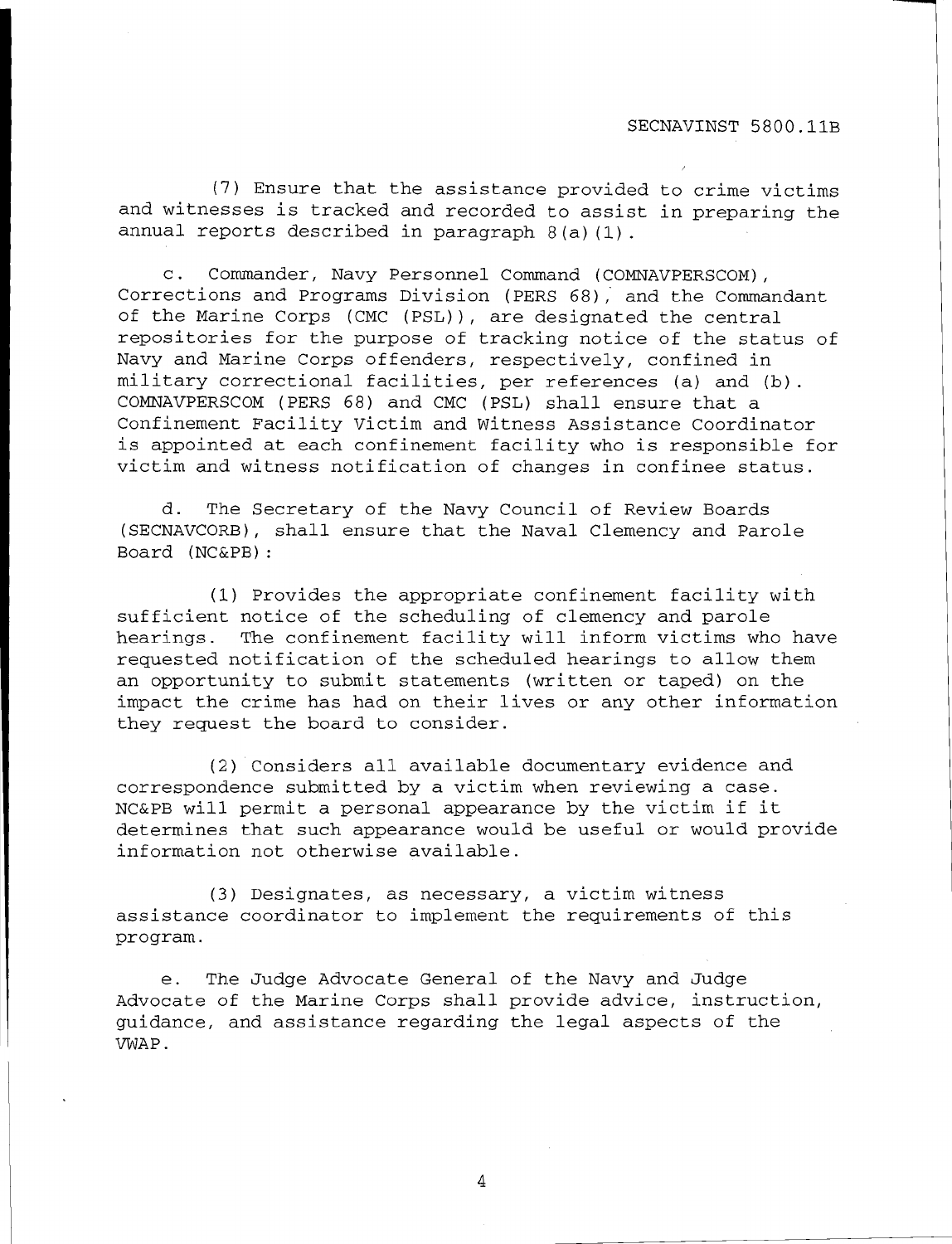f. The Naval Inspector General (NAVINSGEN) and Inspector General of the Marine Corps shall give favorable consideration, upon request, to the inclusion of the VWAP in the Naval Command Inspection Program (reference (g)). NAVINSGEN shall also:

(1) Provide indoctrination and training in the VWAP to all NAVINSGEN investigative personnel.

(2) Ensure all field elements comply with the requirements of references (a) and (b).

 $\mathcal{L}(\mathcal{L}(\mathcal{L}(\mathcal{L}(\mathcal{L}(\mathcal{L}(\mathcal{L}(\mathcal{L}(\mathcal{L}(\mathcal{L}(\mathcal{L}(\mathcal{L}(\mathcal{L}(\mathcal{L}(\mathcal{L}(\mathcal{L}(\mathcal{L}(\mathcal{L}(\mathcal{L}(\mathcal{L}(\mathcal{L}(\mathcal{L}(\mathcal{L}(\mathcal{L}(\mathcal{L}(\mathcal{L}(\mathcal{L}(\mathcal{L}(\mathcal{L}(\mathcal{L}(\mathcal{L}(\mathcal{L}(\mathcal{L}(\mathcal{L}(\mathcal{L}(\mathcal{L}(\mathcal{$ 

(3) Coordinate through field elements with other agencies in support of victim and witness assistance for investigations conducted jointly with or in support of those agencies.

g. The Director, Naval Criminal Investigative Service (NAVCRIMINVSVC), shall ensure that all law enforcement and criminal investigative personnel:

(1) Comply with requirements of references (a) and (b).

(2) Provide annual reports to COMNAVPERSCOM (PERS OOJ) and the CMC (JAM) on the delivery of services to victims and witnesses by field offices.

(3) Receive indoctrination and training in the VWAP.

(4) Coordinate with other agencies in support of victim and witness assistance for investigations conducted jointly with or in support of those agencies.

(5) Appoint victim witness assistance coordinators in field offices.

9. Forms and Reports

a. DD 2706 (DEC 94), Annual Report on Victim and Witness Assistance is available online at http://www.dtic.mil/whs/directives/infomgt/forms/formsprogram.htm

5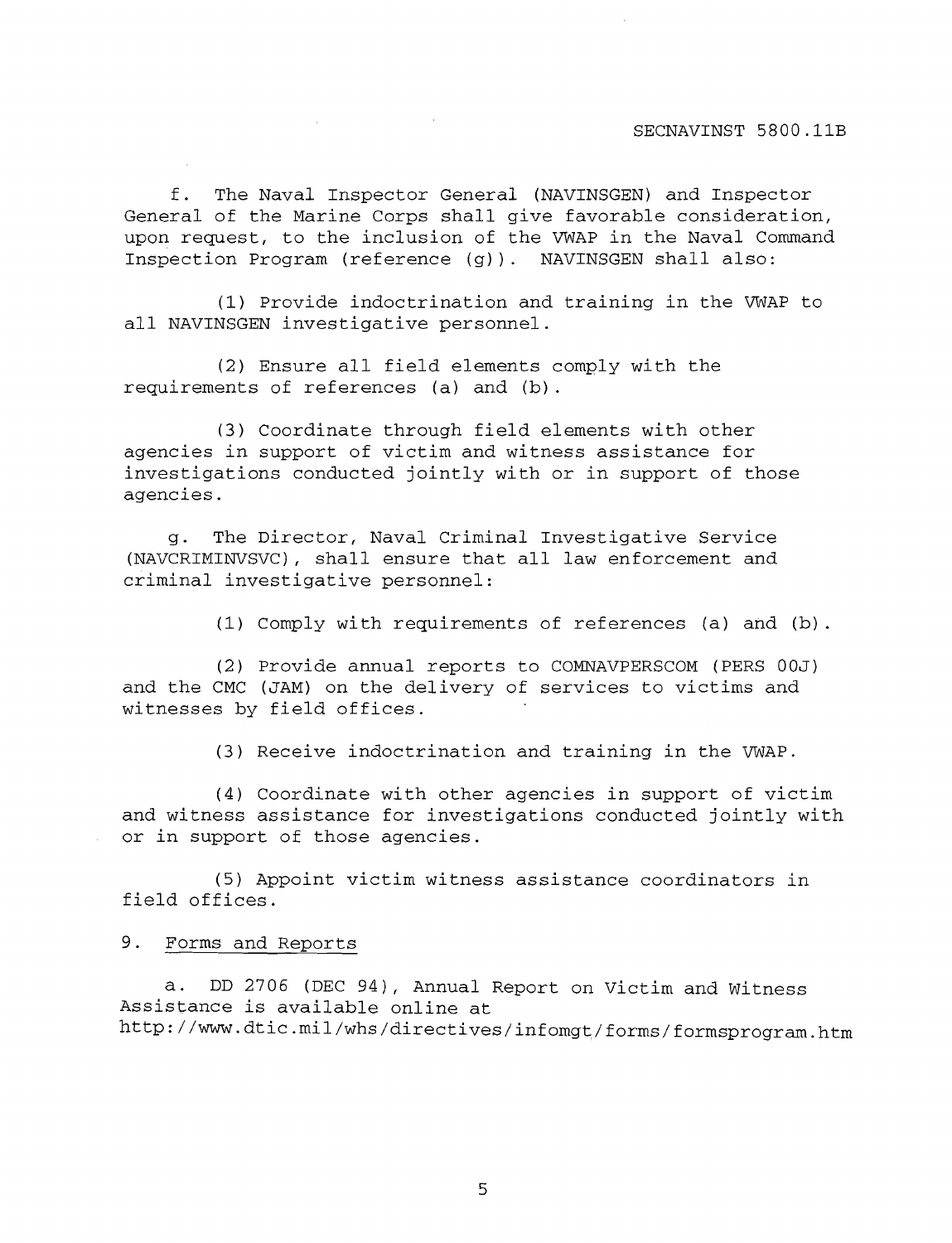**b.** Report Control Symbol DD-P&R(A)1952 is assigned to the report contained in paragraph 8a(1) .

 $\left<$  *MMMMM* 

Assistant Secretary  $\partial f$  the Navy (Manpower and Reserve Affairs)

Distribution: Electronic only via Navy Directives Web site http://neds.daps.dla.mil/

6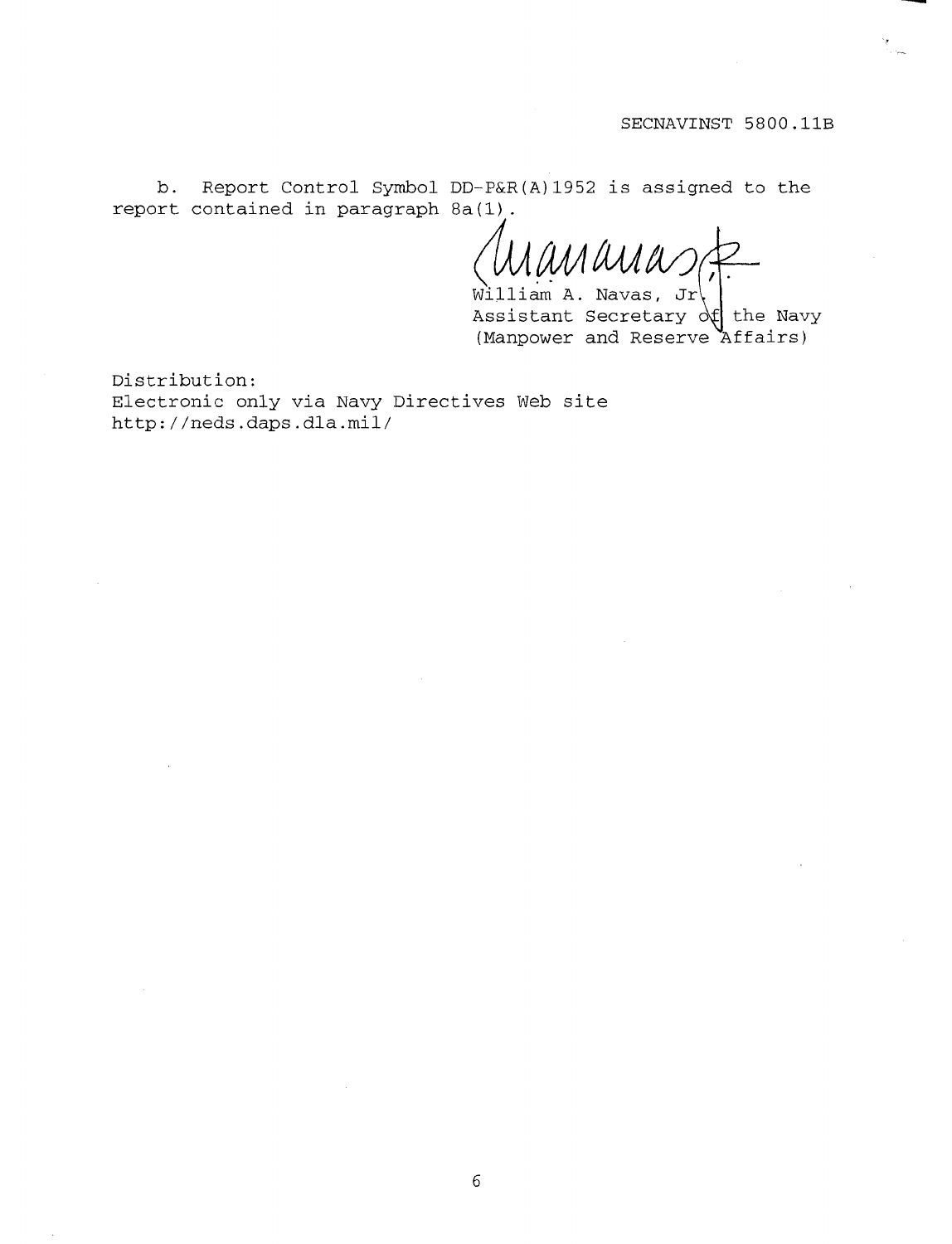#### **DEFINITIONS**

1. Central Repository. A headquarters office, designated by the Secretary of the Navy to serve as a clearing-house of information on confinee status and to collect and report data on the delivery of victim and witness assistance, including notification of confinee status changes.

2. Component Responsible Official. Person designated by the CNO and the CMC primarily responsible for coordinating, implementing, and managing the VWAP within their respective Service branch.

3. Confinement Facility victim Witness Assistance Coordinator. A staff member at a military confinement facility who is Ï responsible for notifying victims and witnesses of changes in a confinee's status and reporting those notifications to the central repository.

4. Local Responsible Official. Person designated by the CNO and the CMC who has primary responsibility for identifying victims and witnesses of crime and for coordinating the delivery of services through an interdisciplinary approach as described in reference (b).

5. Victim. A person who has suffered direct physical, emotional, or pecuniary harm as a result of the commission of a crime in violation of the UCMJ (reference (c)) or in violation of the law of another jurisdiction in cases where military authorities have been notified. Such individuals shall include, but are not limited to, the following:

a. Military members and their family members.

b. When stationed outside the continental United States, DOD civilian employees and contractors, if provided for by contract, and their family members. This program applies to services not available to DOD civilian employees and contractors, and their family members, in stateside locations, such as medical care in military medical facilities.

c. When a victim is under 18 years of age, incompetent, incapacitated, or deceased, the term includes one of the following: a legal guardian, spouse, parent, child, sibling,